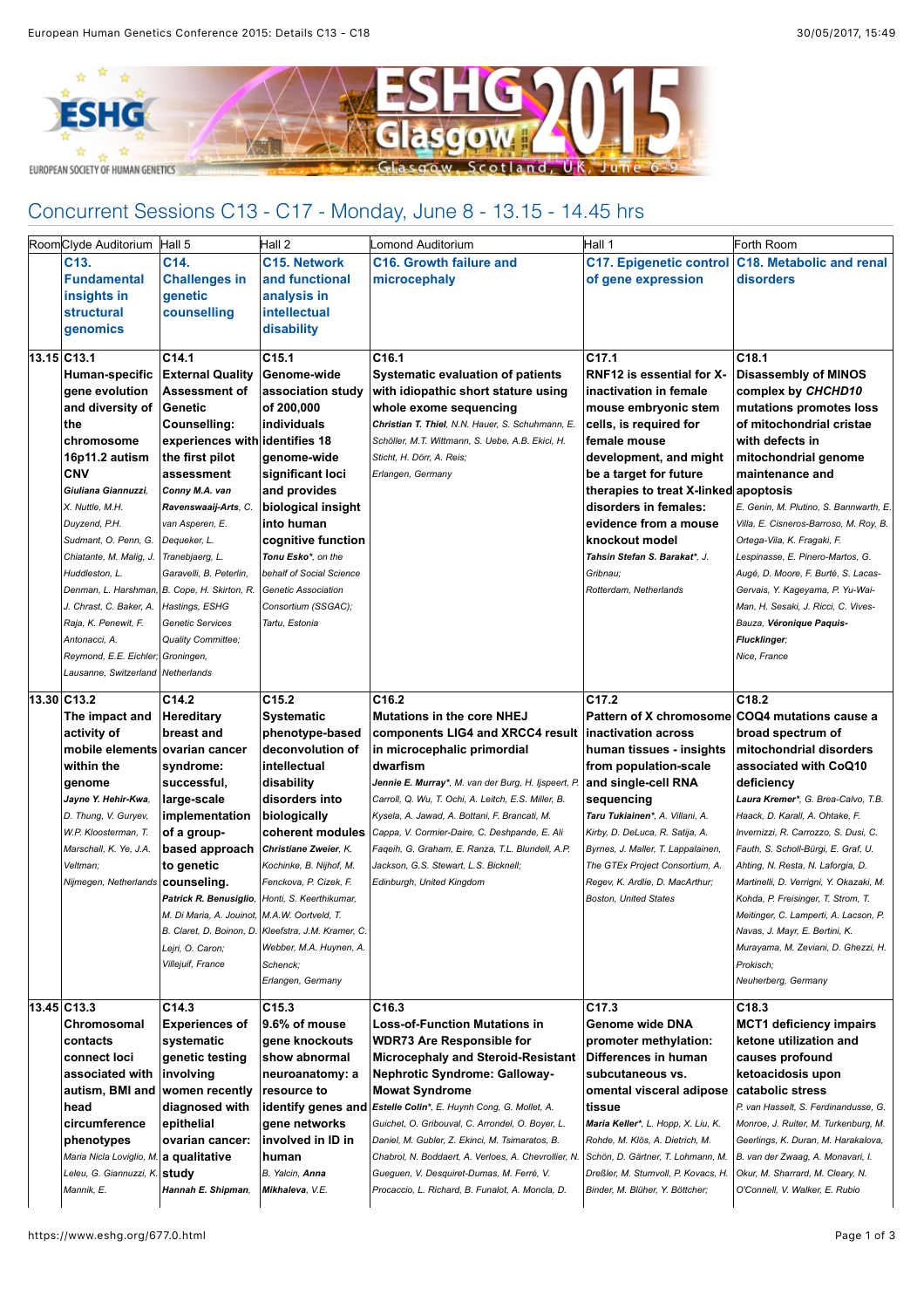| Migliavacca, I.<br>Roberts-Caldeira, I.<br>van der Werf, 16p11.2<br>European Consortium,<br>J.S. Beckmann, S.<br>Jacquemont, J.<br>Rougemont, A.<br>Reymond;<br>Lausanne, Switzerland                                                                                                                                                                           | M. Tischkowitz, S.<br>Flynn, C. MacDonald-<br>Smith, N. Hulbert-<br>Williams, GTEOC<br>Study team;<br>Cambridge, United<br>Kingdom                                                                                                                                                                    | Vancollie, M. Kannan, H.<br>Whitley, A. Edwards, C.<br>Wagner, J. Estabel, C.J.<br>Lelliott, J.K. White,<br><b>Sanger Mouse Genetics</b><br>Project, D.J. Adams, D.A.<br>Keays, J. Flint, Y. Herault,<br>A. Reymond;<br>Lausanne, Switzerland                                                                                                                                                   | Bonneau, C. Antignac;<br>Angers, France                                                                                                                                                                                                                                                                                                                                                                                                                                                                                                                                                                                                                                                                                                                                                                                   | Leipzig, Germany                                                                                                                                                                                                                                                                                                                                                                                                                 | Gozalbo, M. de Vries, G. Visser, R.<br>Houwen, J. van der Smagt, N.<br>Verhoeven-Duif, R. Wanders, Gijs<br>van Haaften:<br>Utrecht, Netherlands                                                                                                                                                                                                                                                                                                                                                                      |
|-----------------------------------------------------------------------------------------------------------------------------------------------------------------------------------------------------------------------------------------------------------------------------------------------------------------------------------------------------------------|-------------------------------------------------------------------------------------------------------------------------------------------------------------------------------------------------------------------------------------------------------------------------------------------------------|-------------------------------------------------------------------------------------------------------------------------------------------------------------------------------------------------------------------------------------------------------------------------------------------------------------------------------------------------------------------------------------------------|---------------------------------------------------------------------------------------------------------------------------------------------------------------------------------------------------------------------------------------------------------------------------------------------------------------------------------------------------------------------------------------------------------------------------------------------------------------------------------------------------------------------------------------------------------------------------------------------------------------------------------------------------------------------------------------------------------------------------------------------------------------------------------------------------------------------------|----------------------------------------------------------------------------------------------------------------------------------------------------------------------------------------------------------------------------------------------------------------------------------------------------------------------------------------------------------------------------------------------------------------------------------|----------------------------------------------------------------------------------------------------------------------------------------------------------------------------------------------------------------------------------------------------------------------------------------------------------------------------------------------------------------------------------------------------------------------------------------------------------------------------------------------------------------------|
| 14.00 C13.4<br>Single-cell allele Sharing<br>specific<br>expression<br>(ASE) in T21: a<br>novel approach<br>to understand<br>Down<br>syndrome.<br>Georgios Stamoulis*,<br>P. Makrythanasis, F.<br>Santoni, A.<br>Letourneau, M.<br>Guipponi, M. Garieri,<br>N. Panousis, E.<br>Falconnet, P. Ribaux,<br>C. Borel, S.E.<br>Antonarakis;<br>Geneva, Switzerland   | C14.4<br>information with<br>children and<br>young people<br>about adult-<br>onset inherited<br>conditions:<br><b>Using evidence</b><br>∣to improve<br>services for<br>parents and<br>their children<br><b>Karen Forrest</b><br>Keenan, L. McKee, Z.<br>Miedzybrodzka;<br>Aberdeen, United<br>Kingdom | C <sub>15.4</sub><br><b>Finding new</b><br>transcriptional<br>regulation of<br>Lysine-specific<br>demethylase 5C<br>(KDM5C) a<br>disease gene<br>involved in<br>syndromic and<br>non-syndromic<br><b>XLID</b><br>Agnese Padula*, L.<br>Poeta, C. Shoubridge, A.<br>Ranieri, K. Helin, J. Gecz,<br>C. Schwartz, M.V. Ursini,<br>H. vanBokhoven, M.G.<br>Miano:<br>Naples, Italy                  | C16.4<br>Mutations in PLK4, encoding a<br>connections in the master regulator of centriole<br>biogenesis, and its substrate,<br>TUBGCP6, cause microcephaly,<br>growth failure and retinopathy<br>Louise S. Bicknell, C. Martin, A. Klingseisen, I.<br>Ahmad, M.S. Hussain, A. Leitch, G. Nurnberg, M.R. Ruppert, S. Herms, K. Pernhorst, C. I. Callebaut, S. Pissard, C.<br>Toliat, J. Murray, D. Hunt, F. Khan, Z. Ali, S.<br>Tinschert, J. Ding, C. Keith, M.E. Harley, P. Heyn,<br>R. Mueller, I. Hoffman, V. Cormier-Daire, H. Dollfus,<br>L. Dupuis, A. Bashamboo, K. McElreavey, A.<br>Kariminejad, R. Mendoza-Londono, A.T. Moore, A.<br>Saggar, C. Schlechter, R. Weleber, H. Thiele, J.<br>Altmuller, W. Hohne, M.E. Hurles, A.A. Noegel,<br>S.M. Baig, P. Nurnberg, A.P. Jackson;<br>Edinburgh, United Kingdom | C <sub>17.4</sub><br>Mapping genetic and<br>epigenetic factors<br>influencing human<br>hippocampal gene<br>expression<br>Andrea Hofmann*, H. Schulz, A.<br>Wolf, N. Kerbalai, O. Stegle, D.<br>Czamara, S. Sivalingam, A. Hillmer, F. Cartault, J. Rochette, C. Ka, C.<br>B. Pütz, A. Woitecki, S. Schoch,<br>A.J. Forstner, B. Müller-Myhsok,<br>M.M. Nöthen, T. Sander, A. Becker,<br>P. Hoffmann, S. Cichon;<br>Bonn, Germany | C <sub>18.4</sub><br>Rare non-synonymous<br>variations in the human<br>ferroportin iron transporter<br>gene (haemochromatosis<br>type 4): the quest for<br>causal mutations<br>Kannengiesser, V. Gérolami, C. Ged,<br>Férec, Gérald Le Gac;<br><b>Brest, France</b>                                                                                                                                                                                                                                                  |
| 14.15 C13.5<br><b>High incidence</b><br>of mosaic<br>chromosomal<br>aneuploidies in<br>human cell<br>lines: a<br>quantification of Anne Middleton, C.<br>the frequency of Wright, H. Firth, M.<br>the<br>phenomenon<br>Eftychia S.<br>Dimitriadou*, M.<br>Zamani Esteki, N. Van Kingdom<br>der Aa, T. Voet, J.R.<br>Vermeesch:<br>Leuven, Belgium               | C <sub>14.5</sub><br><b>Attitudes</b><br>towards<br>returning data to transcriptional<br>participants in<br>sequencing<br>research<br>Hurles, M. Parker, on<br>behalf of the DDD<br>study;<br>Cambridge, United                                                                                       | C <sub>15.5</sub><br>HCFC1 is a<br>dosage sensitive<br>coregulator of<br>that influences<br>neural progenitor<br>and neuronal cell<br>function<br>Lachlan A. Jolly, L.S.<br>Nguyen, D. Domingo, Y.<br>Sun, S. Barry, M.<br>Hancarova, P. Plevova.<br>M. Vlckova, M.<br>Havlovicova, V.M.<br>Kalscheuer, C. Graziano,<br>T. Pippucci, Z. Sedlacek,<br>E. Bonora, J. Gecz;<br>Adelaide, Australia | C16.5<br><b>Mutations in TUBGCP4 alter</b><br>microtubule organization via the ?-<br>tubulin ring complex ?TuRC in<br>autosomal recessive microcephaly<br>neurodevelopment with chorioretinopathy.<br>Sophie Scheidecker, C. Etard, L. Haren, C.<br>Stoetzel, S. Hull, G. Arno, V. Plagnol, S. Drunat, S.<br>Passemard, A. Toutain, C. Obringer, M. Koob, V.<br>Geoffroy, V. Marion, U. Strähle, P. Ostergaard, A.<br>Verloes, A. Merdes, A.T. Moore, H. Dollfus;<br>Strasbourg, France                                                                                                                                                                                                                                                                                                                                   | C17.5<br>Analysis of monoallelic<br>expression in human<br>individual cells revealed<br>novel imprinting genes.<br>Christelle Borel, F. Santoni, M.<br>Garieri, E. Falconnet, P. Ribaux,<br>S.E. Antonarakis;<br>Geneva, Switzerland                                                                                                                                                                                             | C18.5<br><b>Companion diagnostics by</b><br>comprehensive targeted<br>NGS with evidence for a<br>threshold model in a<br>cohort of 605 patients with<br>atypical haemolytic uremic<br>syndrome and hereditary<br>glomerulopathies<br>M. Grohmann, N. Bachmann, M.<br>Hiersche, T. Eisenberger, H.J. Bolz, T.<br>Ring, B. Hohenstein, C. Mache, M.J.<br>Kemper, C.S. Haas, N. Heyne, R.P.<br>Wüthrich, F. Thaiss, B. Tönshoff, L.<br>Pape, M. Wiesener, J. Menne, G.<br>Walz, Carsten Bergmann;<br>Ingelheim, Germany |
| 14.30 C13.6<br>Chromothripsis<br>in healthy<br>individuals<br>affects multiple<br>protein-coding<br>genes and can<br>result in severe<br>congenital<br>abnormalities in test for 70<br>offspring<br>Mirjam S. de Pagter*,<br>M.J. van Roosmalen,<br>A.F. Baas, I. Renkens,<br>K.J. Duran, E. van<br>Binsbergen, M.<br>Tavakoli-Yaraki, R.<br>Hochstenbach, L.T. | C14.6<br><b>Population-</b><br>based<br><b>Preconception</b><br>Carrier<br><b>Screening: how</b><br>do potential<br>users view a<br>preconception<br>severe<br>autosomal<br>recessive<br> diseases?<br>Mirjam Plantinga, E.<br>Birnie, S. Kaplan, M.A.<br>Verkerk, A.M.<br>Lucassen, A.V.             | C15.6<br><b>Clinical and</b><br>experimental<br>a link between<br>KIF7 and C5orf42-<br>related<br>ciliopathies<br>Reza Asadollahi*, J.E.<br>Strauss, M. Zenker, O.<br>Beuing, S. Edvardson, O.<br>Elpeleg, P. Joset, T.M.<br>Strom, D. Niedrist, B.<br>Oneda, S. Azzarello-Burri,<br>M. Papik, A. Baumer, K.<br>Steindl, A. Schinzel, E.T.<br>Stoeckli, A. Rauch;<br>Zurich-Schlieren,          | C16.6<br>From whole exome sequencing to<br>functional studies in syndromic<br>evidence establish microcephaly: using zebrafish for<br>variant testing<br>F. Cristofoli*, E. E. Davis, K. Devriendt, H.<br>Peeters, H. Van Esch, J. R. Vermeesch;<br>Leuven, Belgium                                                                                                                                                                                                                                                                                                                                                                                                                                                                                                                                                       | C17.6<br>Novel method reveals a<br>large number of<br>expression quantitative<br>trait loci (eQTLs)<br>influencing transcript<br>levels in a Parent-of-<br>origin fashion<br>Aaron F. McDaid, T. Esko, L.<br>Franke, Z. Kutalik;<br>Lausanne, Switzerland                                                                                                                                                                        | C18.6<br><b>Common and rare variants</b><br>associated with kidney<br>stones and biochemical<br>traits<br>Asmundur Oddsson*, P. Sulem, H.<br>Helgason, V. Edvardsson, G.<br>Thorleifsson, G. Sveinbjornsson, E.<br>Haraldsdottir, G.I. Eyjolfsson, O.<br>Sigurdardottir, I. Olafsson, G. Masson,<br>H. Holm, D.F. Gudbjartsson, U.<br>Thorsteinsdottir, O.S. Indridason, R.<br>Palsson, K. Stefansson;<br>Reykjavik, Iceland                                                                                         |